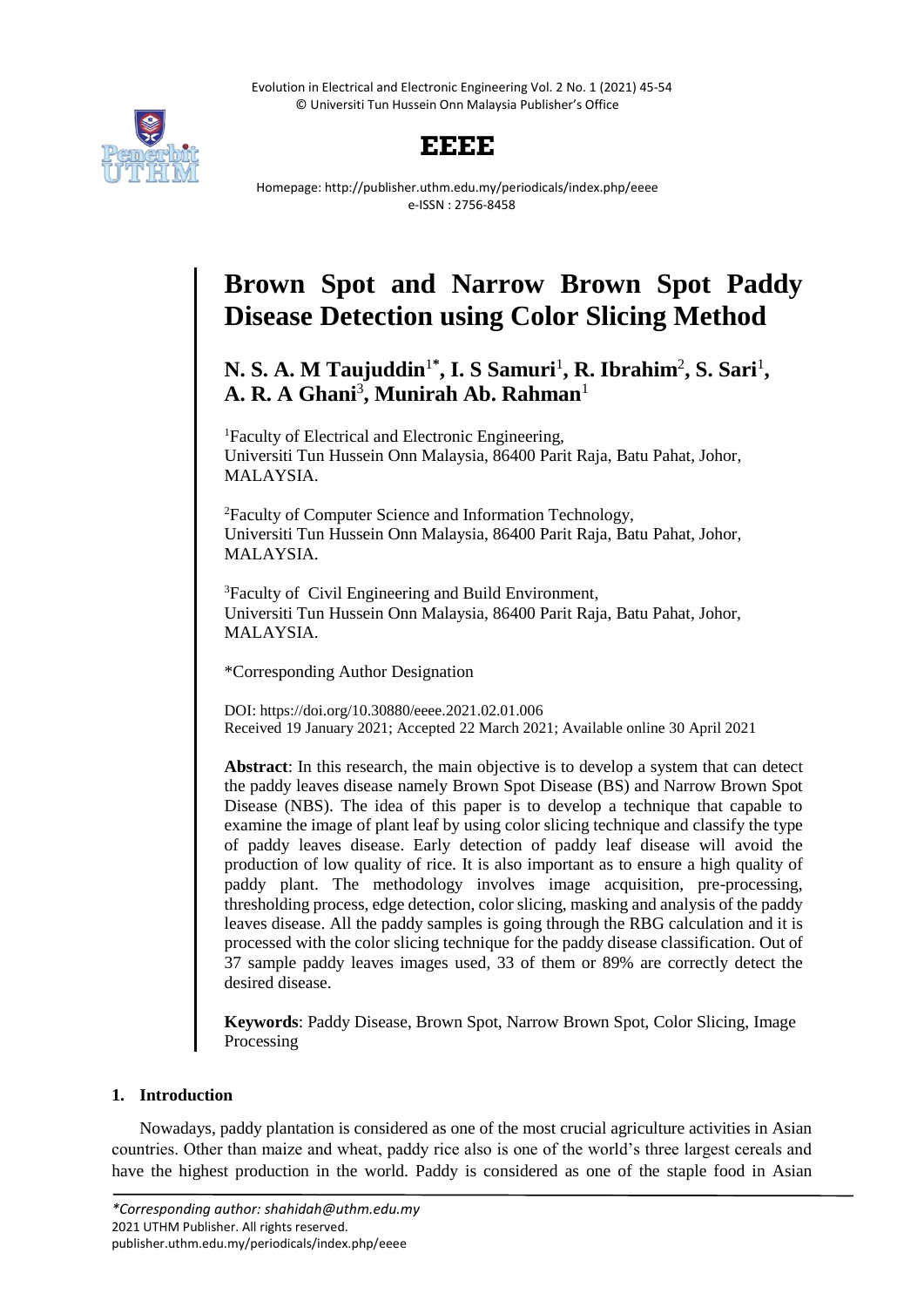countries especially in Malaysia. There are certain states in Malaysia such as Selangor, Kedah, Sabah, Sarawak and other states that have planted paddy for their daily meals and also as their source of income. Malaysia still imported rice from other neighbour countries even though it has own paddy field, as the existing rice is still not enough [1] . Unlike other globally important crops like corn and soy, paddy or rice is directly consumed by the global population especially in Asian countries [2].

The scientific name of paddy plant is Oryza sativa or commonly known as Asian rice. Practically paddy can be grown anywhere for example on mountain or even on a steep hill area as long as there is enough water-flow to the paddy plant. Water-controlling terrace systems is used for paddy plantation on mountain or hill to ensure the paddy plant get enough water. As for the paddy plantation on the straight land or lowland, it required a lot of water to grow and usually it can make high production of rice [1].

The market for rice is volatile and 80% of it controlled by the only five countries which are Thailand, Vietnam, India, United State and Pakistan [3]. A little change in production for any of these country could bring a downstream consequences to primary rice consumer country like Malaysia. One of the factor that leads to slow paddy production is paddy disease that will make an abnormal condition that injuries the plant or causes it to function improperly [4].

In the agricultural industry, disease is the number one enemy for the farmers. For paddy plant there are three main factors that threatened the growing and production which is from animal, bacteria and also other parasite plant that growing together with the paddy plant. The parasite plant will take the nutrients and other basic needs too. One of the main factor that affect the low production of paddy is paddy disease. At early stages the disease can be detect at the paddy leaves. This disease usually cause by bacteria or fungal that made an abnormal condition that make injuries to the plant. There are a lot of paddy diseases types, but this research focuses only on three paddy disease that have the same symptoms but actually have different approach to solve the diseases. Three main early stages diseases are Bacteria Light Blast Disease (BLB), Brown Spot Disease (BS) [5] and Narrow Brown Spot Disease (NBS). Thus to have a good quality of rice and also to increase the number of rice production, an early prevention have to take place to detect these diseases [1].

#### **2. Literature Review**

A slow production of paddy is caused by many factors such as insect or animal, nematodes, disease, parasite weeds, bacteria or fungi and also other pest. Disease of plant can be grouped into two major which are plant disorders and plant disease. Plant disorder is a state of disruption of the plant that caused by the external factors such as soil problem or other physical effect such as insect damage. While plant disease is impairment of normal physiological functioning of plant caused by disease causing agent such as bacteria, fungi viruses or nematodes. This project focuses the diseases on the paddy leaf which are Blast Disease (BD), Brown Spot Disease (BSP), and Narrow Brown Spot Disease (NBSD) [6].

For Blast fungus magnaporthe oryzae is responsible for the paddy disease. Blast can occur in paddy in all growth stages, and all part of plant wherever the Blast spores are present. The infection of this disease normally occurs on leaves and neck of the plant where a small specks originate on the leaves and enlarging into spindle shape spots which is has length from 0.5 cm to 1.5 cm and width of 0.3 to 0.5cm with ashy center and brownish border. Later, several spots will coalesce and make a big irregular patches and end up killing the entire leaves. Normally it is present in low soil moisture, rain shower and cooled temperature [7].

The most common paddy disease is Brown spot. It can kill the whole leaf. Areas having high humidity which is from 86% to100% and nutrient deficient soil leads to this disease. The fungus in the seed can survey for 4 years. Infection is very critical during ripening stages of the crop. Normally for Brown Spot Disease, the initial lesions are water-soaked to greenish gray and slowly will become grayish white with brown margin. The lesions usually on the leaves sheaths waterline due to the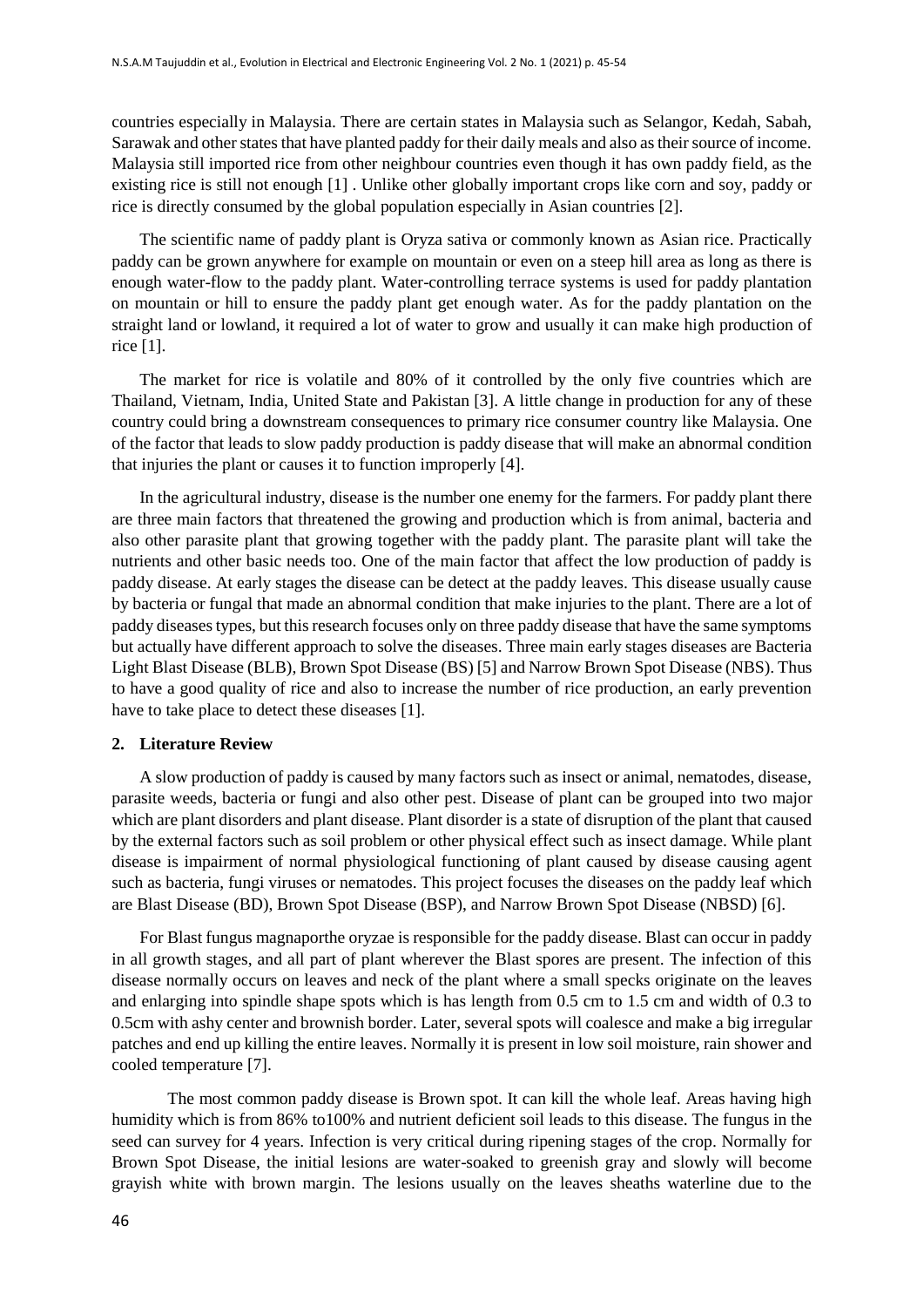presence of sclerotia. Same like BLB, the lesions of Brown Spot Disease may coalesce and kill the whole leaf [7].

The fungus sphaerunlina oryzina is responsible for the narrow brown spot. Potassium deficient soils with temperature of 25-28°C leads to this disease. It appears in rice crops during the later stages of the plant. Lesions progressing parallel to veins in leaf are dark brown color which is 2-10mm long and 1- 1.5mm wide. On the resistant varieties, the lesions will become narrower, shorter and darker of brown in color. Then it will become wider and lighter brown with gray necrotic centers on the susceptible varieties. They may connect together creating the large numbers of brown necrotic regions which leads to discoloration during the later growth stages [6].

In agriculture, the quality of the product produce is the most important thing towards the farmer. There are a few examples of application of image processing in agricultural field such as counting the production of fruit, detection of trees in a field, detection of diseases for specific plant and also detection quality of fruits [8].

One of the challenges in continual fruit cultivations is to measure the quantity of fruits on a tree. In computer vision, the ways to detect the tree at the same time counting the fruit is likely difficult as it has to get the yield estimation for different farm operation. One of the popular method used to detect and count each fruit is color thresholding method and also Circular Hough Transform (CHT) [9].

There are many bacteria disease as well as pest that attack the chili plant. Usually the bacteria and pest will attack the leaves and stems and lastly will kill the entire plant [10]. To prevent and cure this disease, the sample image of the plant is captured and being processed using image processing techniques to get to know the status of the healthiness of the plant. The advantage of this method is that the farmer can control the chemicals used and only use it if the plant is affected by a disease.

One of the appropriate method in detecting the existence of the disease on plant is by applying the color slicing method. The general idea on color slicing is to separate the specific object from their surroundings by making selection, filter and set the color of curiosity so that it can stay out of background. Besides, this method also will develop and exploit the region at specific colors and perform a masking process for a better detection. Slicing the color image will convert all other colors that is not in the range of interest to a neutral or black color [11-12].

#### **3. Methodology**

Figure 1 shows the flowchart to detect the disease on the paddy leaves. The input images are obtained from https://sites.google.com/uthm.edu.my/riceimageprocessing/home, a website with collection of paddy images for education and research purposes. These images are converted into grayscale image where this process will change the colorful image into black and white image [11]. Then, the value of the threshold is being estimate. Color slicing method is then used to separate the red, blue and green color [12]. Then input image will be layered with mask before the disease is being identify and the result of the disease is display.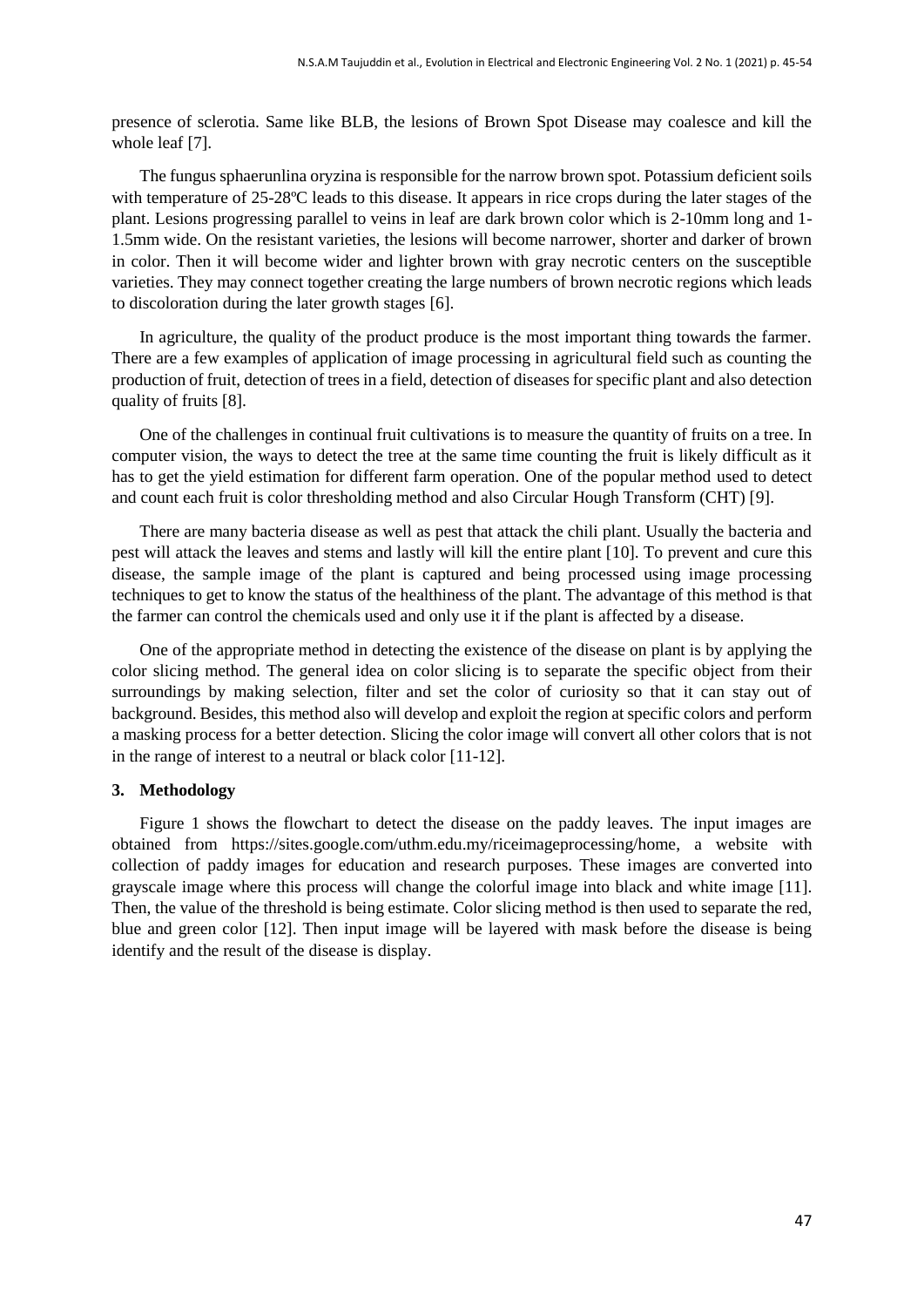

**Figure 1: Flowchart to detect disease on the paddy leaves**

The step started by taking the input image to store in the Matlab. The pre-processing step will convert the image from RGB image to grayscale image. There are several steps applied on color slicing method to identify either the leaves is healthy or not. First of all, conversion from the RGB image which is original image into grey scale image is done. This conversion is done to transform the colour image into black to white colour ranging between  $0 - 255$  value.

The grey scale image are filtered using the function of "medfilt2" which is stand for 2-D median filtering. 2-D median filtering is use to remove the noise. Filter must be applied because each output pixel contains the median value in the m-by-n neighborhood (m for row and n for column) around the corresponding pixel in the input image.

After that, threshold value of the image is estimated by using "im2bw" function to ease the process of pre-processing image. Threshold value is successfully estimated by using tools in Matlab named "Increment Value and Run Section". This technique will manually estimate threshold value of the image until suitable threshold value found for the image.

After the images are thresholded, the mask technique is used to find the desired color on image. Masking technique is a method where the Hue, Saturation, and Value image are combined into one binary image. After the red, green and blue color is detected, the morphological operation is used in smoothing the border of the region.

Prominence of specific color variance from an image is separated to a specific color object from its surroundings. By using color slicing method, the sample images will be filtered as red band, green band and blue band [11]. The sample images of paddy leaves will be processes to determine the RGB value of the images. Red, green and blue color band will be generated from the input images. The red, green and blue band are extracted from the input image into three independent two-dimensional matrices for each color part.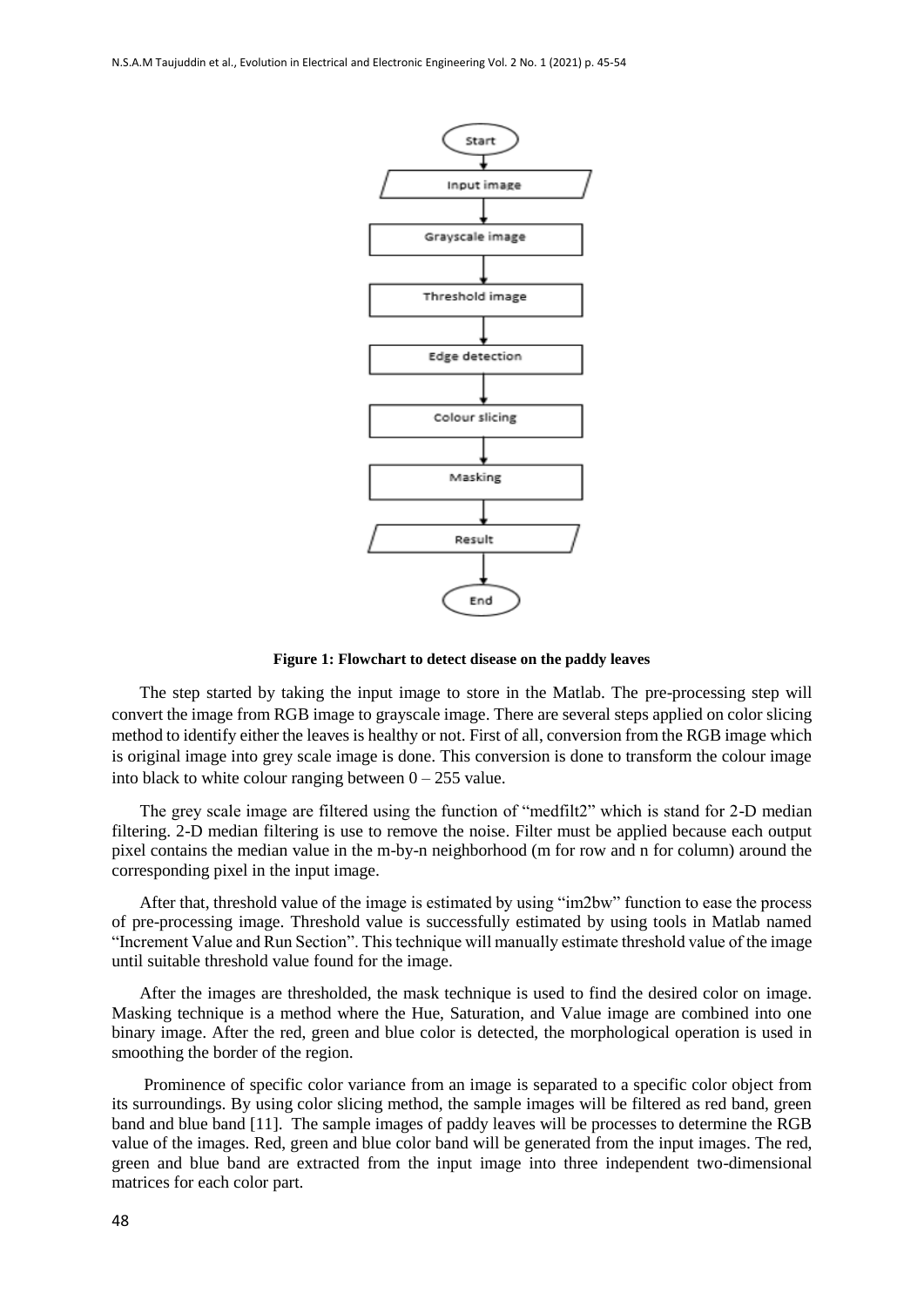#### **4. Results and Analysis**

In this analysis, 37 paddy leaves images are used as sample images. From 37 sample images, 13 of it are healthy paddy leaves images, 12 sample images affected with Brown Spot Disease and another 12 sample images affected with Narrow Brown Spot Disease.

Figure 2, Figure 3 and Figure 4 shows the analysis of paddy leaves that affected with Brown Spot Disease by using Color Slicing Method. The original images shows the surface of the sample images filled with oval rounded shape that are brown in color. The sample image is filtered and categorized to their individual color bands which are red band, green band and blue band. Then the images will be computed to histogram and some color threshold range will be selected and displayed over the histogram. Next, each of the color band threshold range will be applied to the color band. The regions that are smaller than 100 pixels will be eliminated and the border were smoothed and region filled for masking. The mask component will be used again to the sample image to detect whether the sample image is healthy or has been effected with paddy leaves disease.



**Figure 2: Color Slicing Analysis with RGB (143, 120, 72) value detecting Brown Spot**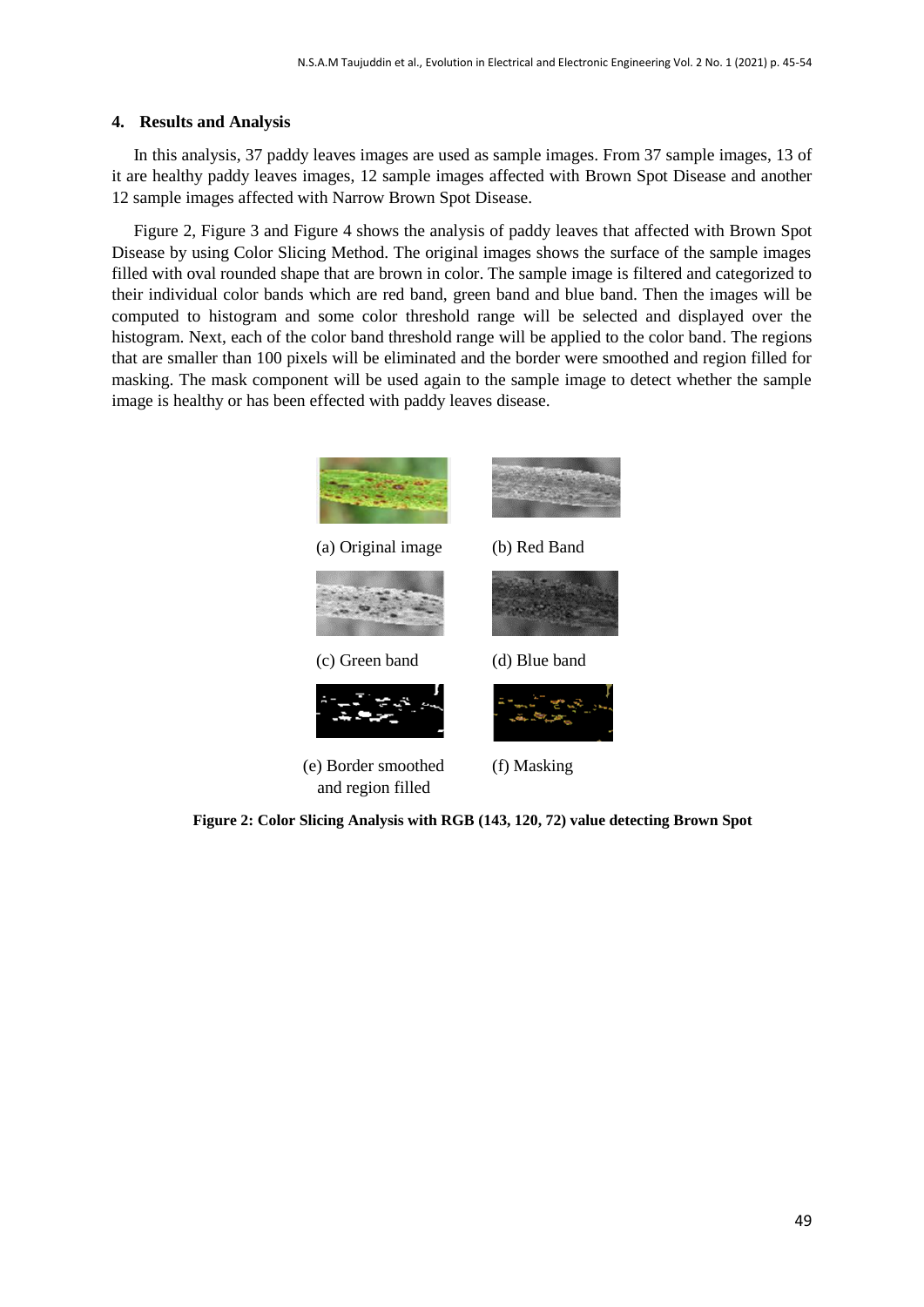

**Figure 3: Color Slicing Analysis with RGB (213, 141, 77) value detecting Brown Spot**



**Figure 4: Color Slicing Analysis with RGB (163, 131, 50) value detecting Brown Spot**

Figure 5, Figure 6 and Figure 7 shows the analysis of paddy leaves that affected with Brown Spot Disease by using Color Slicing Method. From the affected sample paddy images, the Narrow Brown Spot Disease could be detected as the surface of the paddy leaves covered by small rounded color spot of solid brownish. From the result the sample images can be classified as unhealthy leaves.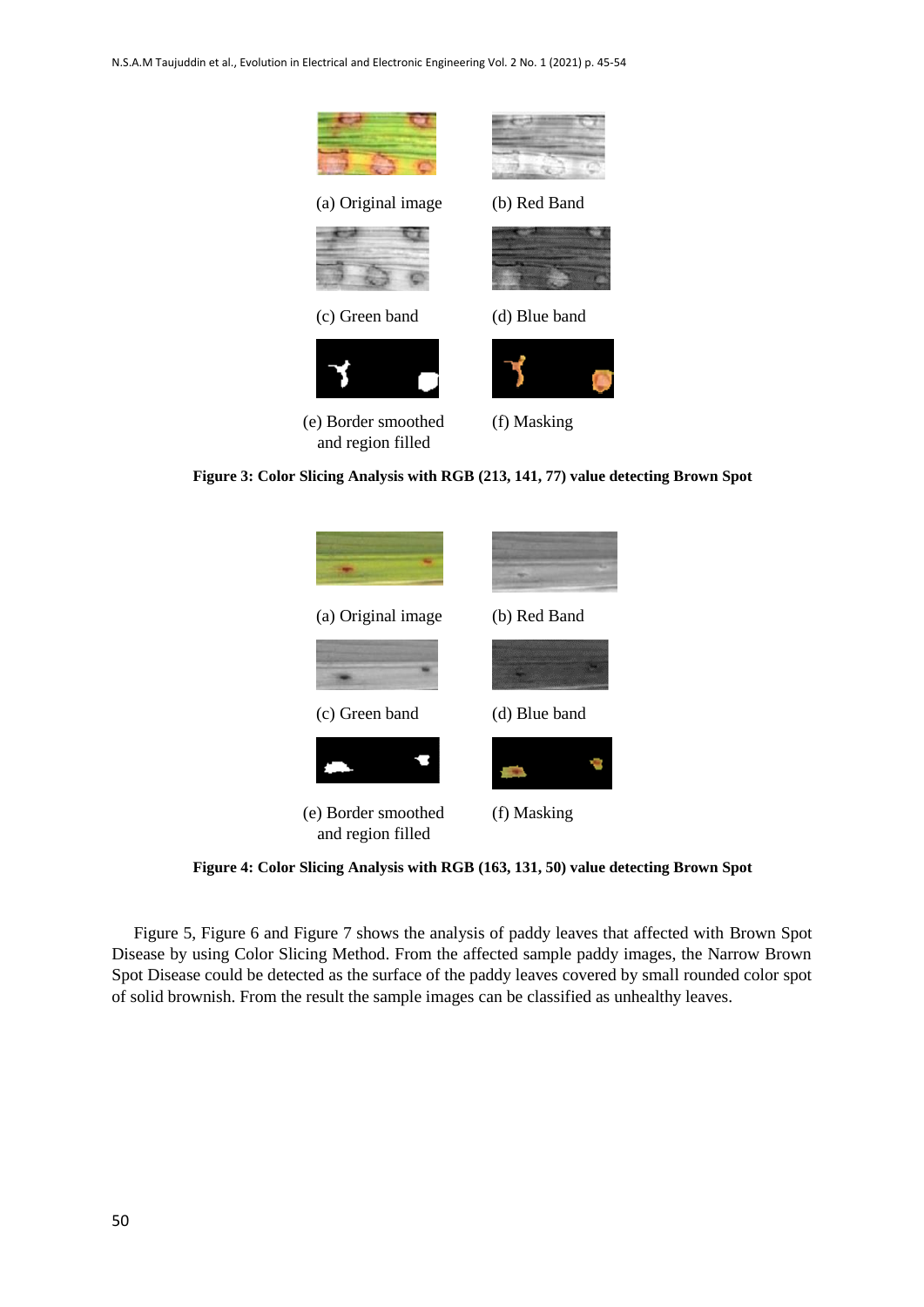N.S.A.M Taujuddin et al., Evolution in Electrical and Electronic Engineering Vol. 2 No. 1 (2021) p. 45-54



**Figure 5: Color Slicing Analysis with RGB (125, 96, 22) value detecting Narrow Brown Spot**



**Figure 6: Color Slicing Analysis with RGB (132, 79, 60) value detecting Narrow Brown Spot**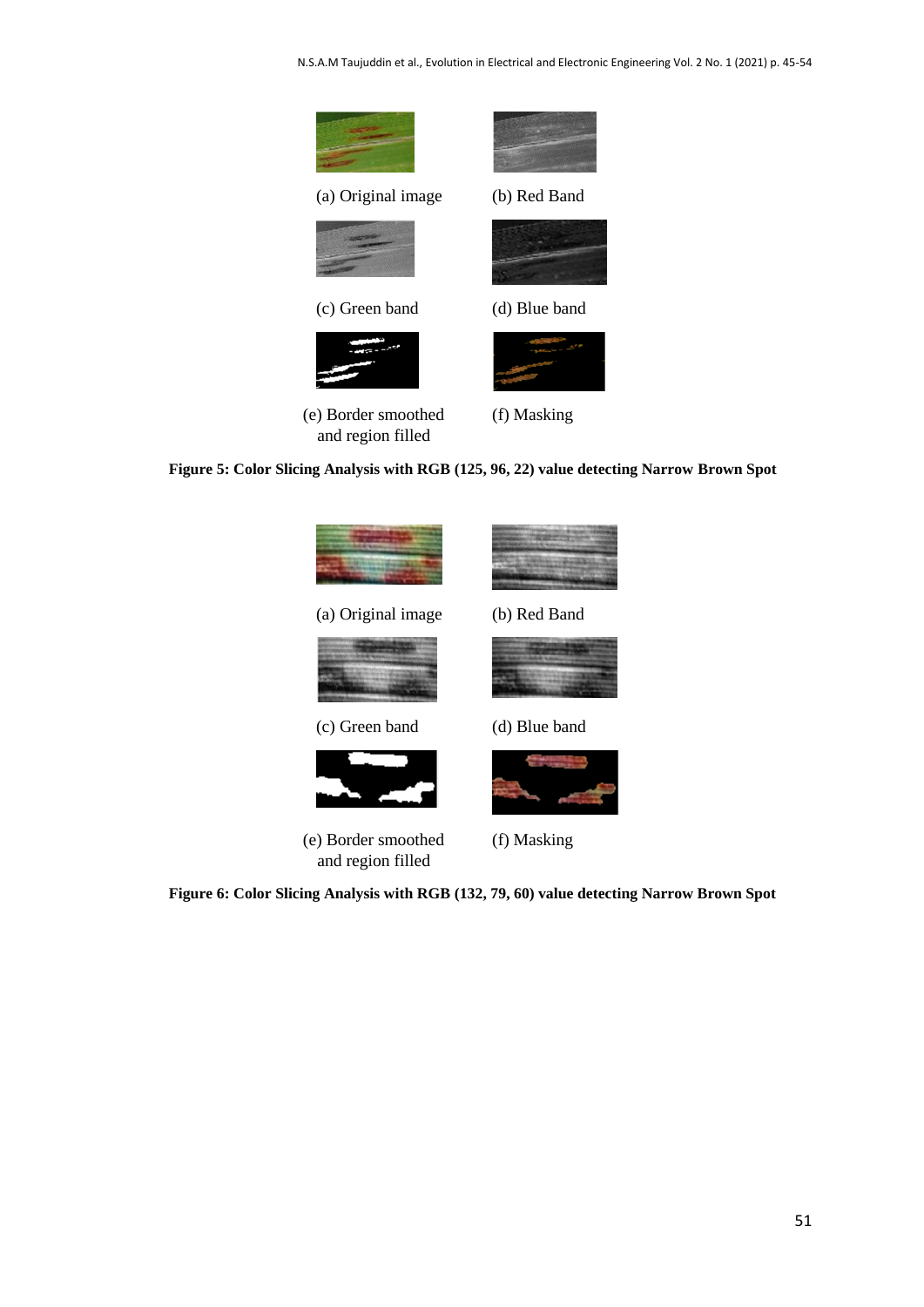

**Figure 7: Color Slicing Analysis with RGB (149, 73, 50) value detecting Narrow Brown Spot**

From the analysis done, it was found that, for a healthy paddy plant, its red, green and blue band should be in  $0 < x < 51$ ,  $102 < x < 255$  and  $0 < x < 76$  range respectively. While for plant that already affected with Brown Spot disease will have the red, green, blue band value in range of  $67 < x < 220$ ,  $47 < x < 141$ and 15<x<64 respectively. Whereas, for plant that affected with Narrow Brown Spot usually will have 87<x<142, 56<x<142 and 10<x<92 range for red, green, blue color band (see Table 1 for these specification).

| Type of paddy disease | Minimum value of RGB | Maximum value of RGB |
|-----------------------|----------------------|----------------------|
| Normal                | 0,102,0              | 51,255,76            |
| <b>Brown Spot</b>     | 67, 47, 15           | 220, 141, 64         |
| Narrow Brown Spot     | 87,56,10             | 204,142,92           |

# **Table 1: RGB value for specific diseases**

Out of 37 image leaf samples used in this research, 33 of them is correctly detected by using the proposed technique with accuracy up to 89%. 12 out of 13 normal leaf are correctly detected (see Table 2), 11 out of 12 leaf affected with Brown Spot disease are correctly detected (see Table 3) while 10 out of 12 leaf affected with Narrow Brown Spot are correctly detected (see Table 4).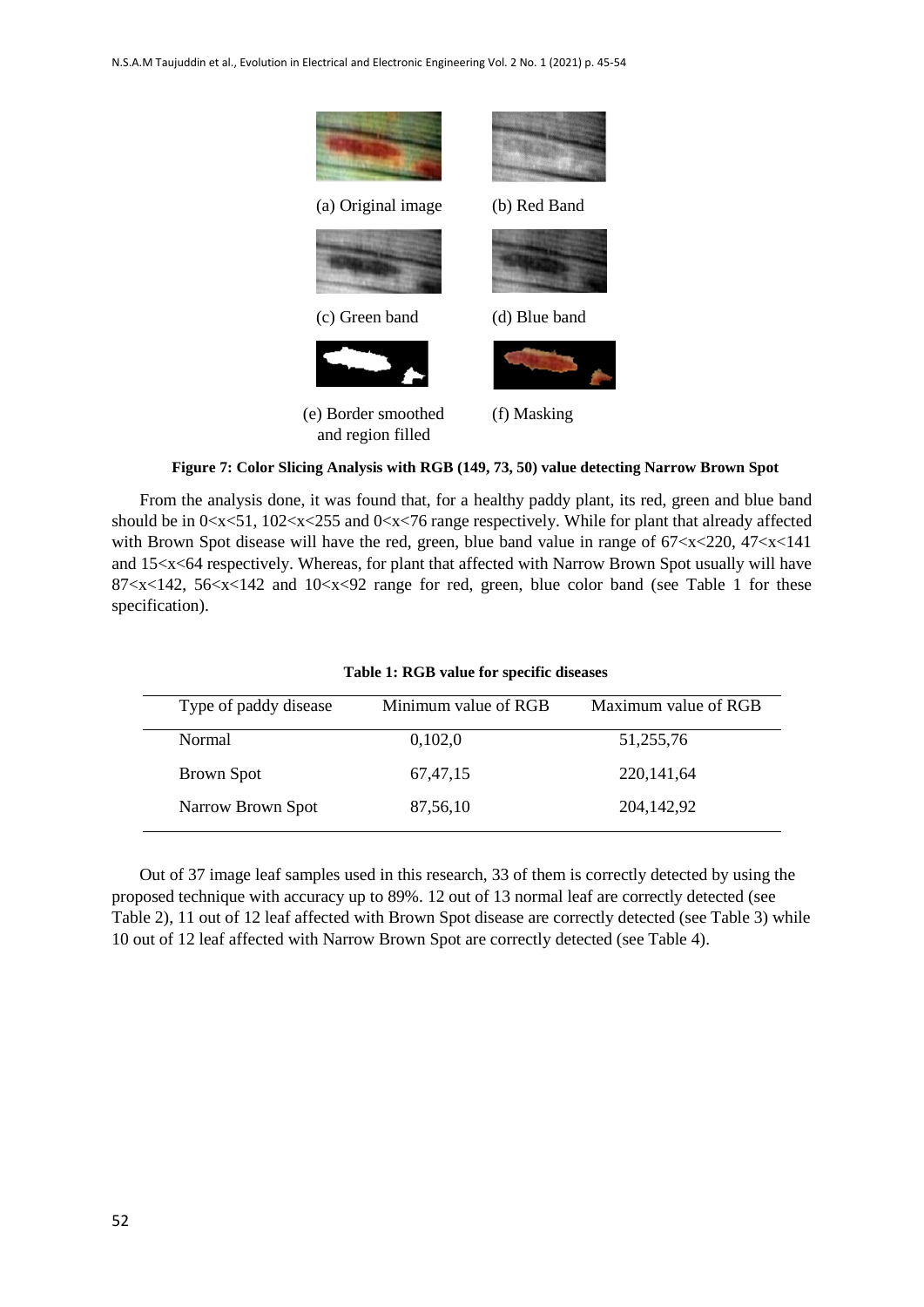| Sample | -<br>Range value of RGB |     | Decision |            |
|--------|-------------------------|-----|----------|------------|
|        | $\mathbf R$             | G   | B        |            |
|        | 0                       | 201 |          | Detect     |
| 2      | 5                       | 197 | 14       | Detect     |
| 3      | 21                      | 207 | 16       | Detect     |
| 4      | 89                      | 99  | 95       | Undetected |
| 5      | 19                      | 178 | 23       | Detect     |
| 6      | 30                      | 167 | 21       | Detect     |
| ⇁      | 21                      | 225 | 19       | Detect     |
| 8      | 27                      | 183 | 16       | Detect     |
| 9      | 19                      | 182 | 11       | Detect     |
| 10     | 22                      | 210 | 13       | Detect     |
| 11     | 10                      | 189 | 17       | Detect     |
| 12     | 24                      | 190 | 21       | Detect     |
| 13     | 15                      | 166 | 20       | Detect     |

## **Table 2: Analysis of RGB range value on healthy image**

**Table 3: Analysis of RGB range value on Brown Spot affected image**

| Sample | Range value of RGB |     |                | Decision   |
|--------|--------------------|-----|----------------|------------|
|        | R                  | G   | B              |            |
|        | 170                | 132 | 59             | Detect     |
| 2      | 105                | 88  | $\overline{2}$ | Detect     |
| 3      | 143                | 120 | 72             | Detect     |
| 4      | 120                | 72  | 32             | Detect     |
| 5      | 100                | 73  | 24             | Detect     |
| 6      | 143                | 128 | 15             | Detect     |
| 7      | 213                | 141 | 77             | Detect     |
| 8      | 157                | 130 | 55             | Detect     |
| 9      | 214                | 134 | 28             | Detect     |
| 10     | 163                | 131 | 50             | Detect     |
| 11     | 60                 | 182 | 15             | Undetected |
| 12     | 143                | 120 | 72             | Detect     |

# **Table 4: Analysis of RGB range value on Narrow Brown Spot affected image**

| Sample | Range value of RGB |     |     | Decision   |
|--------|--------------------|-----|-----|------------|
|        | $\mathbb{R}$       | G   | B   |            |
|        | 125                | 96  | 22  | Detect     |
| 2      | 114                | 69  | 16  | Detect     |
| 3      | 149                | 73  | 50  | Detect     |
| 4      | 232                | 150 | 101 | Undetected |
| 5      | 132                | 79  | 60  | Detect     |
| 6      | 126                | 128 | 67  | Detect     |
| 7      | 212                | 163 | 173 | Undetected |
| 8      | 120                | 80  | 10  | Detect     |
| 9      | 150                | 124 | 84  | Detect     |
| 10     | 153                | 127 | 66  | Detect     |
| 11     | 127                | 114 | 62  | Detect     |
| 12     | 152                | 97  | 50  | Detect     |